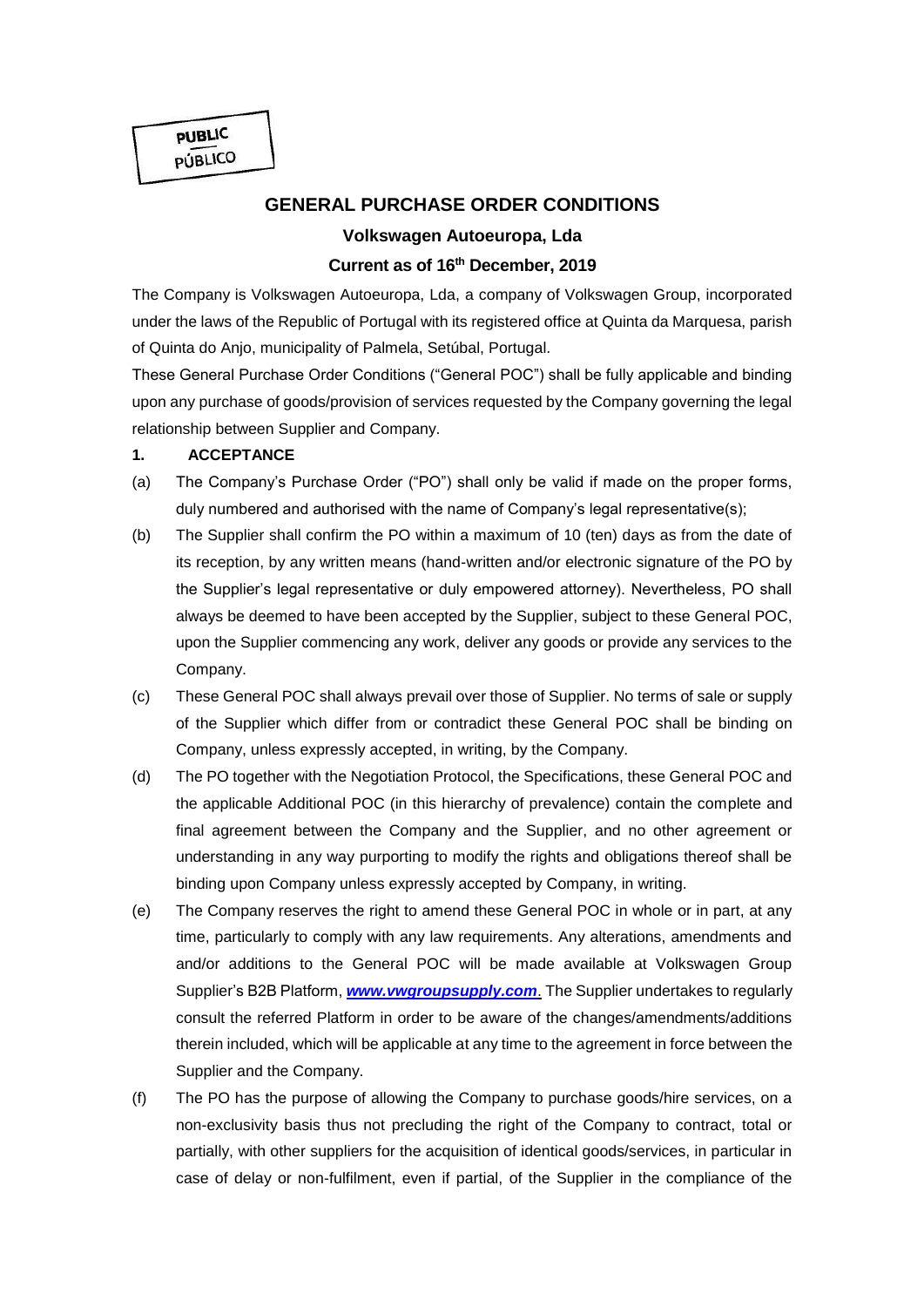obligations arising from the agreement, either causing or not the termination of the same by the Company.

### **2. OBLIGATIONS OF SUPPLIER**

- **2.1.** The Supplier undertakes to:
- **(a)** Deliver the goods/execute the services in compliance with the standard quality levels of the Company as well as, if applicable, a manufacture Guarantee Certificate in accordance with EU and Portuguese applicable Law, which should be valid for, at least, 2 years, as from the acceptance of the goods/execution of the services;
- **(b)** Correct, at his own cost, all defects, vices and mistakes regarding the works and the goods/services;
- **(c)** Observe all applicable legal regulations, whether relative to its activity and in particular the delivery of goods/execution of the services, complying with all technical, fiscal, administrative, labour, corporate, environmental or any other obligations and regulations in accordance with EU and Portuguese applicable Law;

Comply with all rules or instructions of a general nature issued by the Company as referred to in 2.2. below;

- **(d)** Accept entire responsibility for all and any damages and losses (either patrimonial or nonpatrimonial) caused by it or by its employees, collaborators and/or subcontractors as a result of or within the delivery of goods/execution of the services;
- **(e)** Assume entire responsibility before the Company for any losses and or damages it may suffer in result of any delay or total or partial contractual non-fulfilment which are attributed to Supplier, in particular the ones resulting from the total or partial breakdown of the production of the Company and its consequences;
- **(f)** In case of an emergency situations duly proved by the Company, assume all the justified and proven costs undertaken by the Company to prevent higher damages and losses for the Company or for the production;
- **(g)** Assure, in any circumstance, the timely, complete, and continuous delivery of goods/provision of the services even in the event of strike by either the employees of the Supplier or by any of the employees of the sector of activity to which the Supplier belongs, so that the delivery of goods/execution of the services are not, in any way, disturbed, delayed or impaired;
- **(h)** Observe and comply with any and all legal regulations governing environmental protection and pollution control, in particular with the Company's Environmental Policies as well as with procedures and instructions adopted in the Company's premises under the ISO 14001.

**2.2.** The Supplier further declares to have perfect knowledge and accept the requirements, rules, codes of conduct and best practices in force within Volkswagen Group and undertakes to fulfill and comply with the same according to the provisions contained of the following documents, whose current and valid version, is available, at all times, at Volkswagen Group Supplier's B2B Platform, *[www.vwgroupsupply.com](http://www.vwgroupsupply.com/)* – under the Topic: "*Cooperation*" – "*Procurement conditions*" – "*Volkswagen*" – "*other Volkswagen locations*" - "*Volkswagen Autoeuropa*":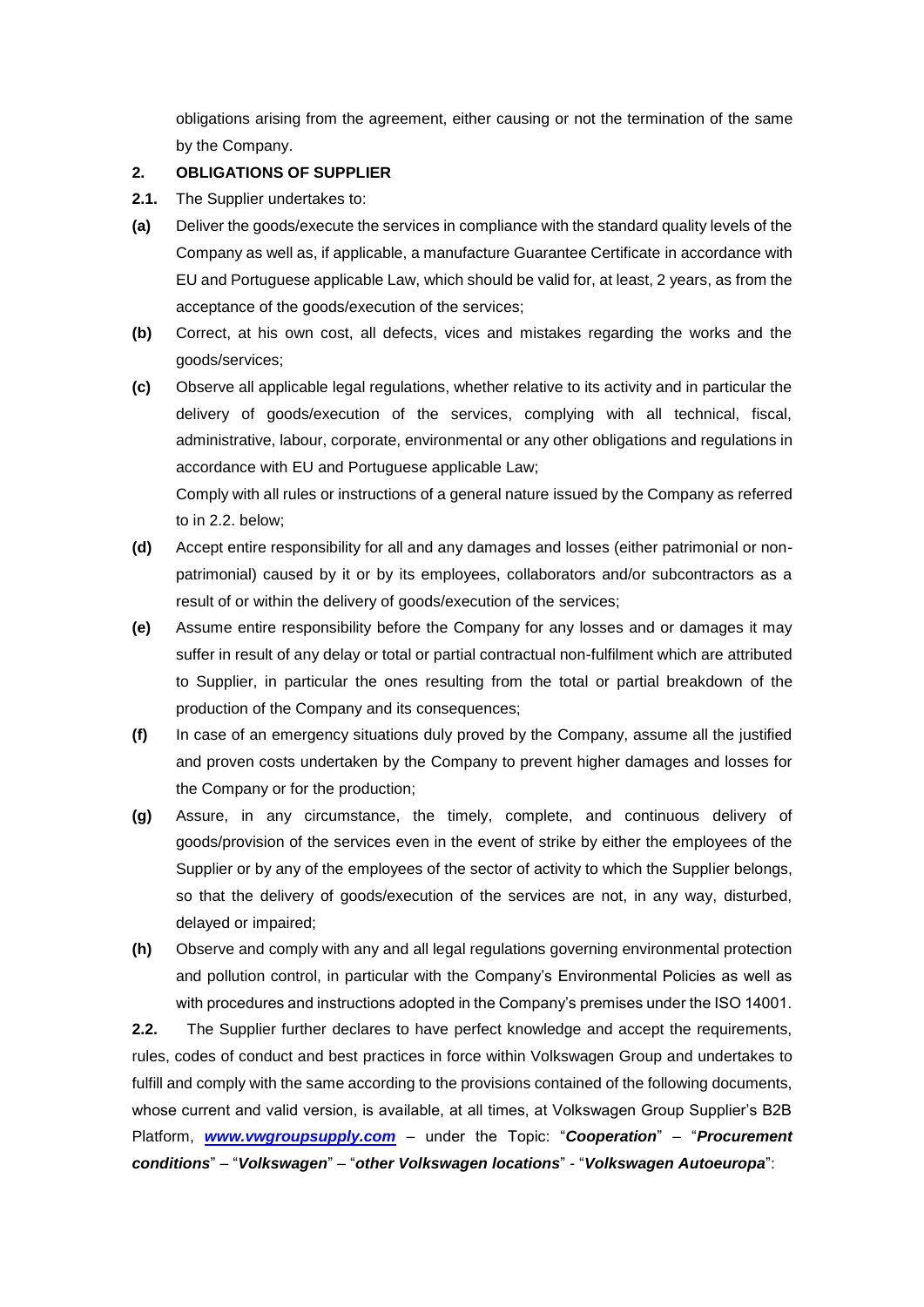Under the topic: "*Cooperation" – "Sustainability'*:

- **(a)** Volkswagen Group requirements regarding:
	- sustainable development in the relationships with business partners (Code of Conduct for
	- Business Partners);
	- social rights and industrial relations with business partners;
	- environmental rules and policies;

#### Under the topic: "*Cooperation" – "Procurement conditions'*:

- **(b)** Data Exchange and System Access for Suppliers and Information Technology Security Guidelines for Suppliers/External Com panies;
- **(c)** "Instructions, Rules and Procedures for External Companies Contractor's Park";
- **(d)** "Environmental General Instructions for Contractor EGPP-B-I83";
- **(e)** "Instructions and Procedures of Certifications ISO 9001:2015 and ISO 14001";
- **(f)** Energy Saving Best Practices Measures (EGPP-B-I101) (particularly ISO 50001)

**2.3.** The Supplier undertakes to obtain and/or issue and sign, as the case may be, and deliver to the Company all declarations/statements and/or documents that the documents referred to in 2 above may require to be delivered by the Supplier prior to or during the execution of this Agreement.

**2.4.** The Suplier further acknowledges and accepts that, before or during the execution of this Agreement, the Company may evaluate, at any time, the Supplier in light of the its level of compliance with the requirements, rules, codes of conduct and best practices in force within Volkswagen Group referred to in 2.2. above.

**2.5.** The Supplier undertakes to, at all times, and during the validity of the Agreement, have total flexibility in respect of the Company Down-Days and align itself, its operations and its employees to the Down-Days' system in force at any time in the Company, as per decision of the latter to be informed to the Supplier (the Supplier may internally implement the same Down-Days system or similar ones provided compliance with the Company Down-Days' system is ensured).

**2.5.1.** Down-Days are non-production days agreed between the Company's Board of Directors and its employees/collaborators to overcome the decrease of plant production and to guarantee maintenance of the respective jobs. The Down-Days system consists of a pool on non-production days which allow the plant to breath in a period of production volume's decrease without manpower reduction. The Company forecasts the Down-Days and on such dates its employees/collaborators stay at home and there are no operations on the plant.

**2.5.2.** The decision to apply a Down-Day on an agreement should be exclusively taken by the Company's Area/Department responsible of such agreement.

**2.5.3.** The works foreseen on the service specification, should it be in a Down-Day, cannot be requested for a different day, except if previously agreed, in writing, by both Parties (Company Area and Supplier).

**2.5.4.** In case of services agreement in which the Supplier in entitled to receive a monthly/quarterly/annual fixed remuneration, the Company may deduct from the payment of the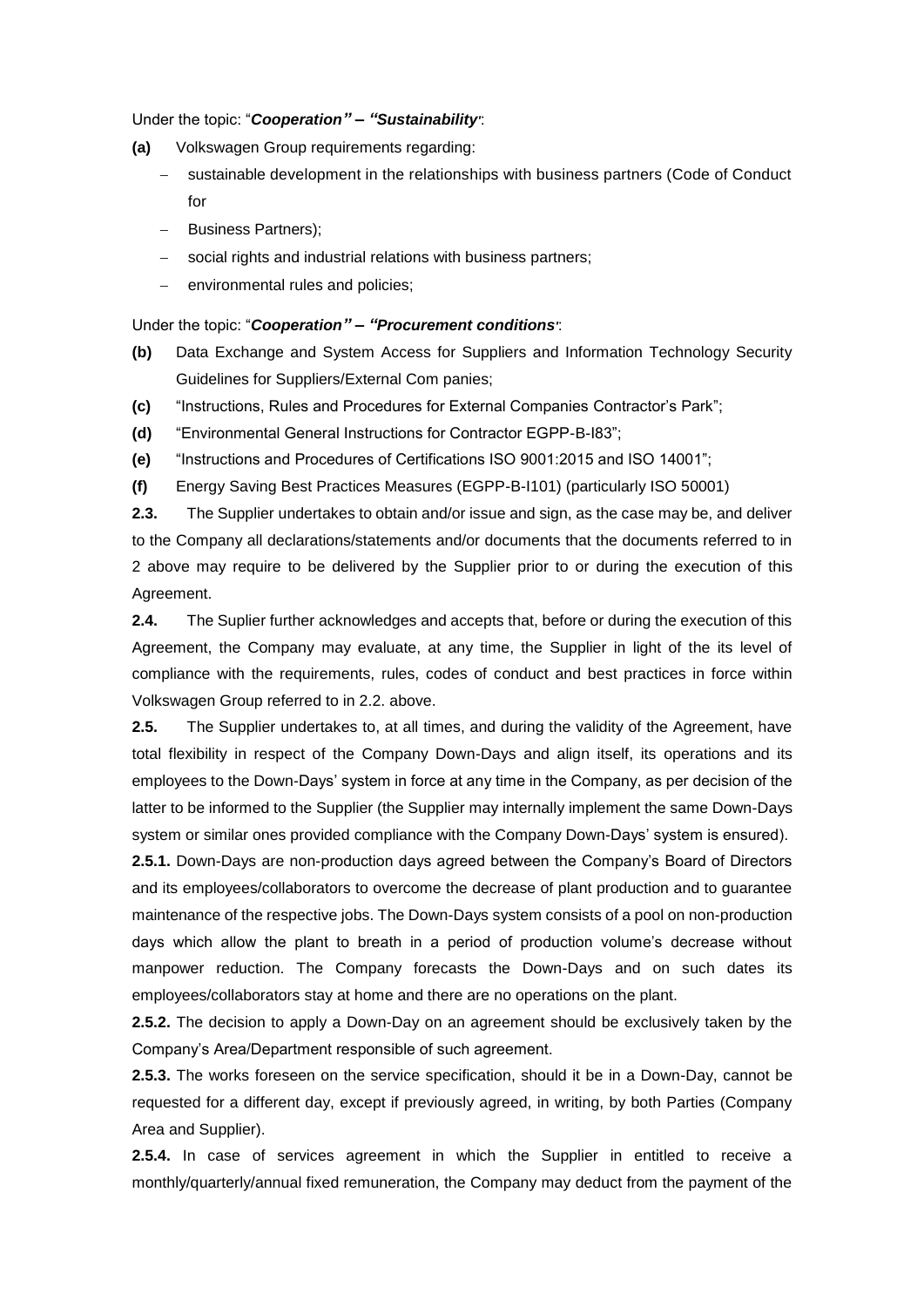referred fixed remuneration the Down-Days occurred in said period in a proportional amount to be agreed between the Company and the Supplier or, in the lack of an agreement, in the amount to be informed by the Company to the Supplier and deducted thereafter.

**2.5.5.** The Supplier acknowledges and accepts that, in no circumstance or grounds whatsoever, may it claim from the Company and/or request to the same any payment and/or compensation due to the occurrence of any Down-Days regardless of the number of the same.

### **3. ACCESS TO THE COM PANY'S FACILITIES**

**3.1.** The Company shall provide the Supplier with access cards to the Company's premises. The access cards are property of the Company and should always be visible and be presented when requested.

**3.2.** In case of loss, misplace, destruction or theft of the access cards, either their respective users or the Supplier shall immediately report that fact to the Security Department of the Company.

**3.3.** The access cards are personal and not transferable.

**3.4.** The Supplier is responsible for any and all damages or losses, of whatever nature, caused by their employees or former employees, resulting from the access of the same to the premises of the Company.

**3.5.** Upon termination of this Agreement or upon termination of the labour agreement of the employees of the Supplier, the Supplier is under the obligation to immediately (within 24 hours) inform the Company of such fact and deliver the concerned access cards to the Security Department of the Company in 48 hours thereafter.

**3.6.** In case a period of prolonged absence of the employees is foreseeable, the Supplier is under the obligation to promptly inform the Security Department of the Company.

**3.7.** Failure to comply with of any of the aforementioned rules, in particular the non-immediate communication to the Security Department of the Company or the non-delivery of the access cards is subject to penalties as follows:

- **(a)** Loss, misplace, destruction or theft 25 €
- **(b)** Failure to return the card to the Company 25 €
- **(c)** Non-immediate communication to the Security Department of the Company of the situations referred to in paragraphs  $3.2$ ,  $3.5$  and  $3.6$  above  $-0.5\%$  of the value of the Agreement with a minimum value of  $\epsilon$  100, without prejudice to the obligation of the Supplier to liquidate the exceeding damages, if existent, according to the Portuguese Civil Law.
- **(d)** Unauthorized access by third parties with access cards requested by the Supplier to the Company: 0,5% of the value of the Agreement with a minimum value of  $\epsilon$  100, without prejudice to the obligation of the Supplier to liquidate the exceeding damages if existent, according to the Portuguese Civil Law.

# **4. PARTS, TOOLS AND/OR GOODS/EQUIPMENT**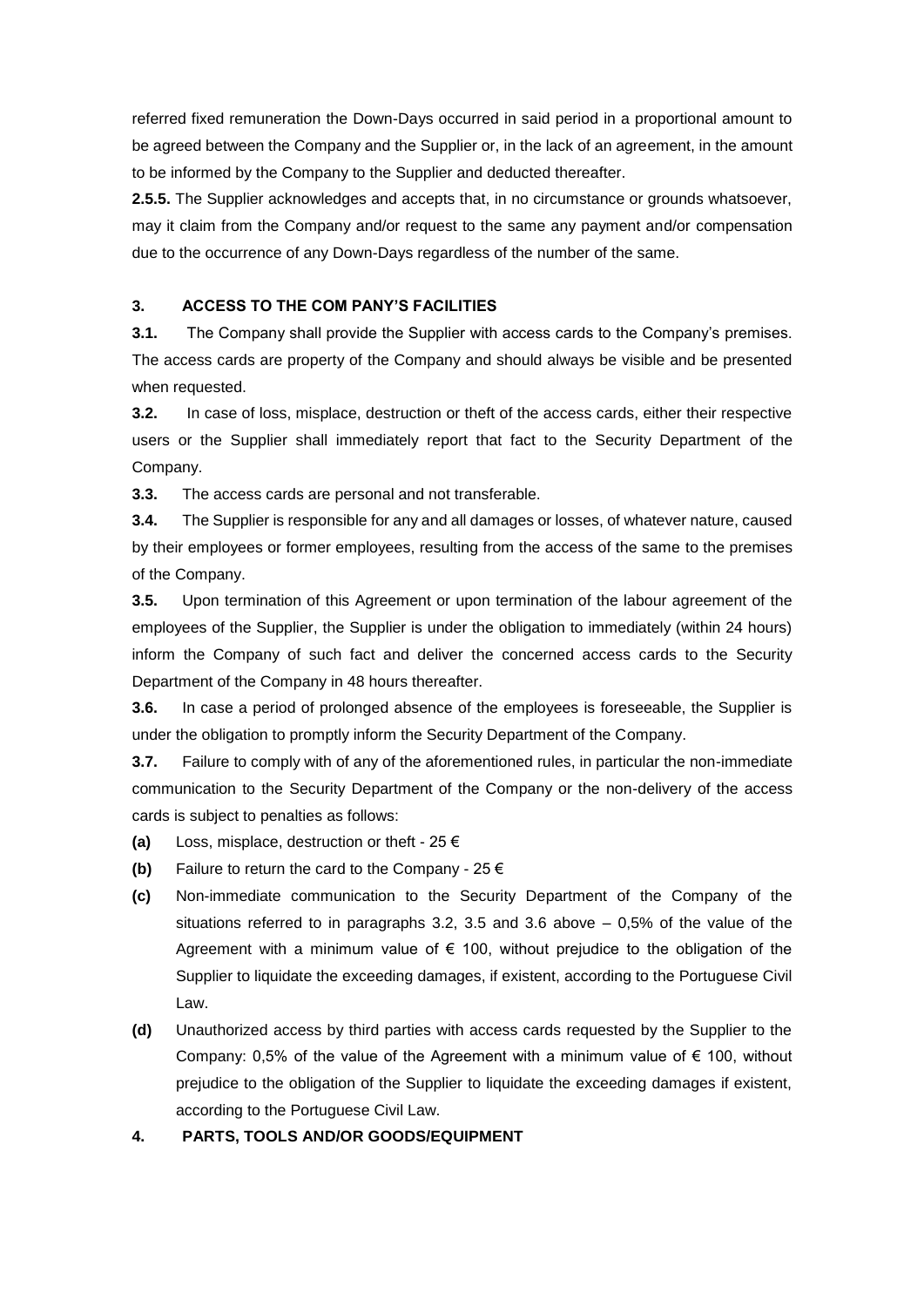- **(a)** In case the Supplier does not have the materials and/or tools (hereinafter Tools) for the proper manufacture of the goods and/or services comprised in the PO, the Company may provide such Tools or require from the Supplier to produce them at the cost of the Company, upon previous agreement in writing that shall be included in the PO.
- **(b)** The Tools used by the Supplier in the manufacture of the goods such as models, samples, dies for forging, tools, drawings and similar materials made available for the Supplier or manufactured by the latter according to specifications of the Company, shall be neither sold, pledged or transferred to third parties, nor used by the Supplier for purposes other than those indicated in the PO, without the previous and written consent of the Company. The foregoing shall also apply to those goods that had been manufactured with these Tools.
- **(c)** The Supplier shall be responsible for duly taking care of the Tools, as well as for executing and covering the required maintenance, repairing and replacement costs. The Supplier shall return with no objection whatsoever such Tools to the Company once the goods and/or services comprised by the PO are concluded and delivered, or when it has been cancelled or terminated, unless the Company authorizes in writing that such Tools may have other use. Under no circumstance, the Supplier shall have the right to retain the Tools and its obligation to deliver them to the Company shall be enforceable at all times. Goods developed by the Company or in collaboration with the Supplier shall be delivered only and exclusively to the Company.
- **(d)** The Supplier further declares that all parts, tools and/or goods/equipment delivered by the Company to the Supplier for the provision of the services object of the Agreement, in particular the ones that are taken out of the premises of the Company to the premises of the Supplier, are and shall be in any and all circumstances full property of the Company, free and clear from any liens, charges, options or encumbrances of whatever nature as well as from any and all other rights exercisable by the Supplier or by any third parties, including without limitation, reserves of title/property, pledges, mortgages or any other personal or real estate guarantee/security rights.
- **(e)** The Supplier cannot remove and/or transfer the parts, tools and/or goods/equipment property of the Company from its premises to a third party premises without the prior written consent of the Company and provided that such third party previously signs a declaration with the same contents of the present clause.
- **(f)** In light of the above, and with a prior notice of 24 hours, the Company may request, without needing to justify the motives beyond such request, the immediate returning of any and all parts, tools and/or goods/equipment of its property that are in the Supplier and/or in third party's premises.
- **(g)** Should the Supplier and/or the third party do not comply with the request of the Company and do not delivered the parts, tools and/or goods/equipment within the delays established by the Company, the latter is hereby authorised, for all legal purposes, to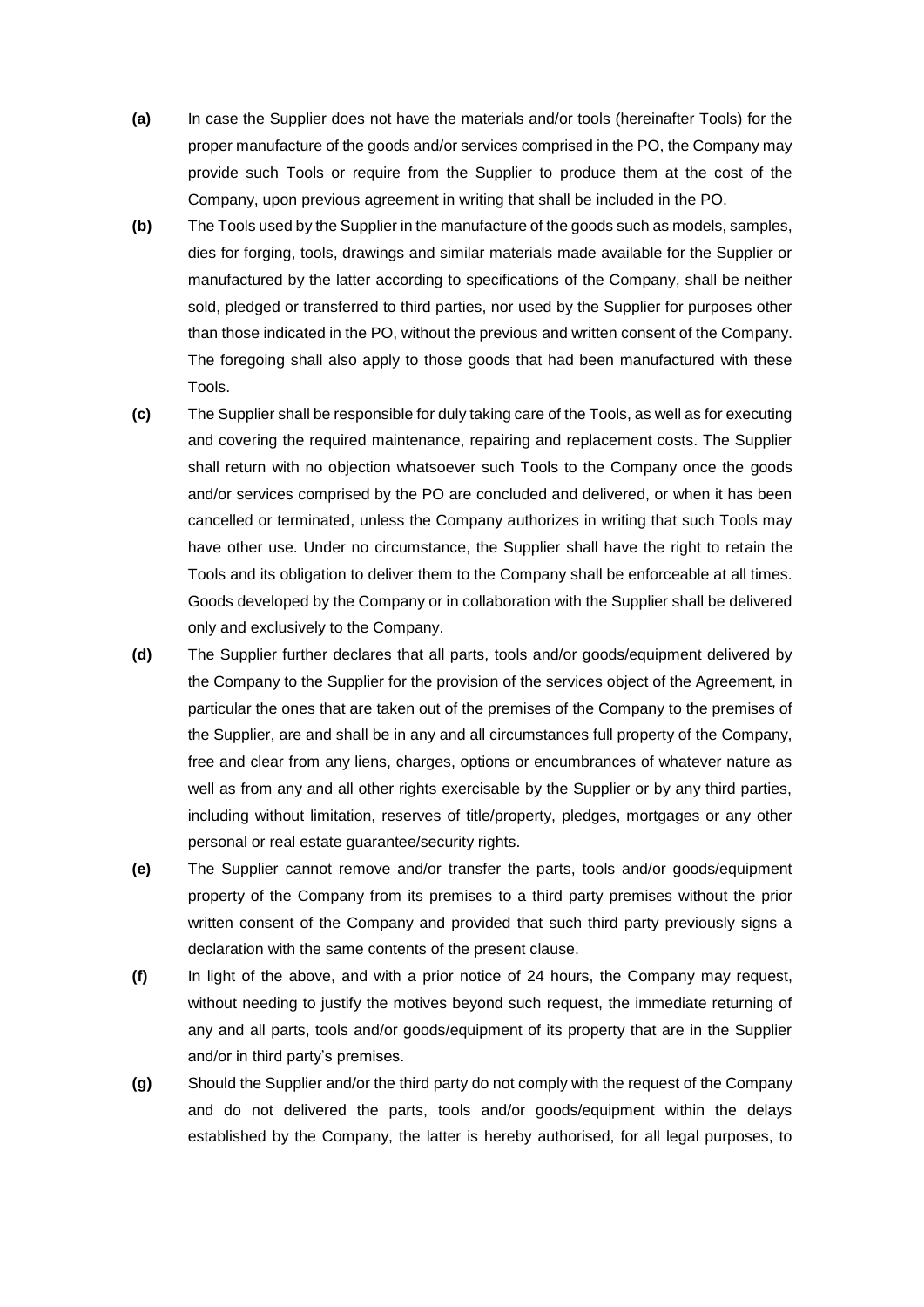enter in the premises of the Supplier and to take possession of any and all parts, tools and/or goods/equipment of its property.

### **5. COMPETITIVENESS**

- **(a)** During the validity of this Agreement, any of the parties shall be entitled to proceed with benchmarks in order to compare the price of the goods/services with the market conditions, including, but not limited to quality.
- **(b)** Should the Company find, during the validity of this Agreement, another solution, totally or partially, comprising the goods/services object of this Agreement in competitive terms, including, inter alia, price, quality and/or delivery of the same, the Company shall consult with the Supplier in order to ascertain whether the same is able to meet the best market terms and conditions and the Parties must agree on an economical and operational adequate solution. Should that not be the case, the Company shall be entitled to procure equivalent goods/services, totally or in part, from third parties, the scope of this Agreement being automatically reduced, no compensation or indemnity being due by the Company to the Supplier on whatever grounds.
- **(c)** Without prejudice of the provisions of the previous paragraph, the Company may legally terminate this Agreement on the grounds of this Clause, by means of a written notice for the purpose addressed to the Supplier with a prior notice of 60 days regarding the date in which the termination shall produce its effects.
- **(d)** In case of decrease or increase in the volume of production of the Company it reserves the right of decreasing or increasing the volume of the goods/services object of this Agreement

# **6. PACKING, MARKING, SHIPPING AND FREIGHT**

- **(a)** All supplies made to the Company shall be packed, marked and shipped in accordance with the requirements of the carrier and of the PO or other written instructions of the Company.
- **(b)** Delivery of goods by the Supplier shall, in all cases, be understood to be made DAP to Palmela Incoterms® 2010.
- **(c)** Notwithstanding the provisions of paragraph (a) and (b) above, the Supplier shall also comply in all packaging, marking and shipping and freight operations with any and all applicable Portuguese and EU legal requirements.

# **7. DELIVERIES/PROVISION OF SERVICES - EXCUSABLE DELAYS**

**(a)** Delivery and completion terms and dates are binding and of the essence of this Agreement. If, prior to the date on which performance is due, Supplier foresees any difficulties arising with regard to the delivery of goods/provision of services, or if circumstances beyond Supplier's control prevent delivery of goods or provision of the services by the agreed date, Supplier shall inform the Company immediately, but (notwithstanding the provisions set out at (b) below) without Supplier being hereby released from any liability towards the Company from any and all damages and/or losses which may be caused by Supplier's wilful or negligent act or delay. While such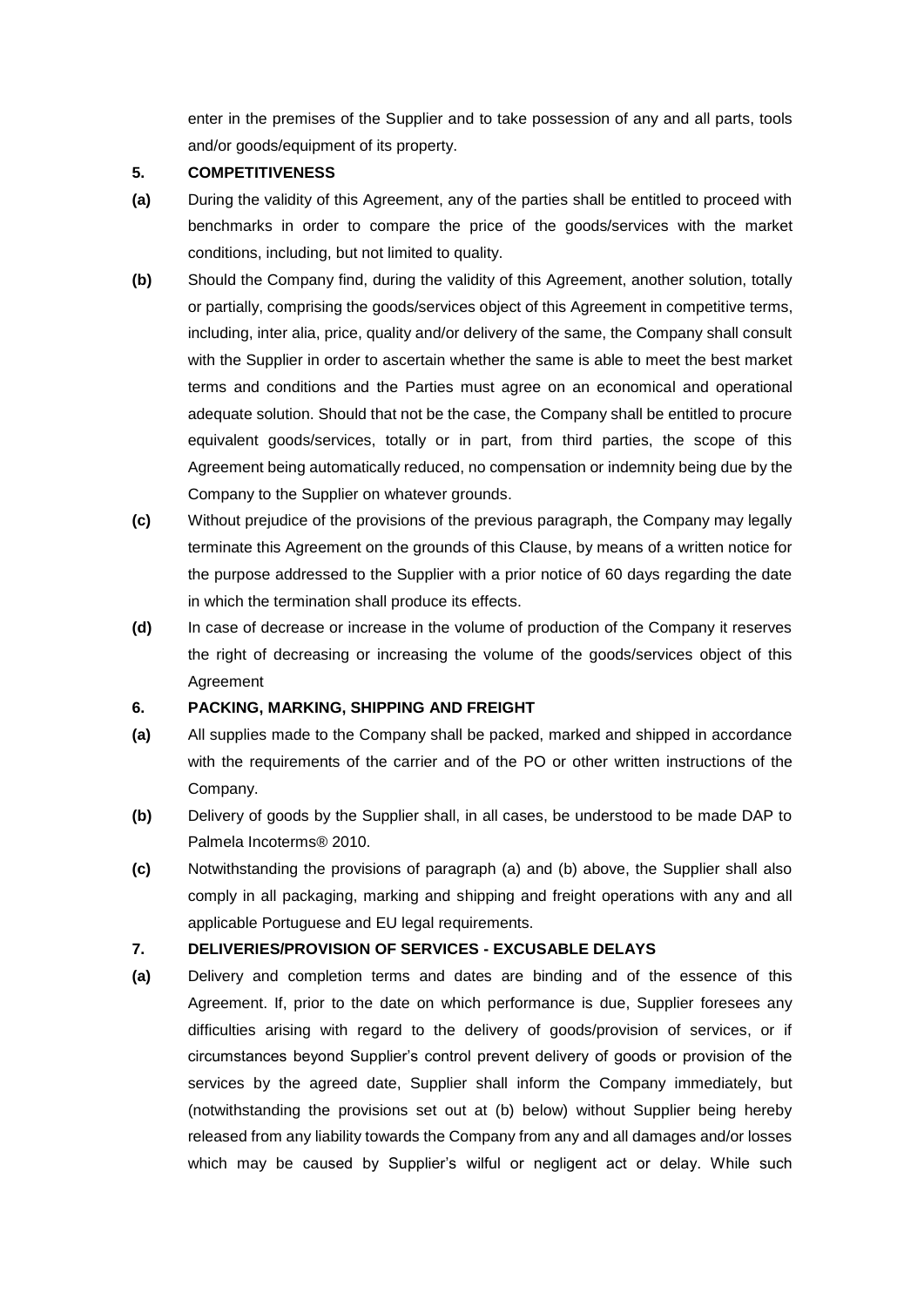circumstances continue, the Company shall be entitled to procure the ordered goods/services from any other source and to reduce to the same extent, and without any liability, the quantity of goods/services specified in the PO.

**(b)** Neither party shall be liable for any failure to comply with these General POC arising from causes or events beyond its reasonable control provided the same are not due to any fault or negligence of such party.

#### **8. PRICE/REMUNERATION AND PAYMENT TERMS**

- **(a)** Apart from the prices/remuneration agreed by the Parties and specified in the PO, no other payment or price shall be due by the Company to Supplier under this Agreement at any title whatsoever.
- **(b)** The prices/remuneration shall be fixed and not be revised during the validity of the Agreement.
- **(c)** The price specified in the PO shall be deemed, in the absence of any indication to the contrary, to include all taxes lawfully payable, except Value Added Tax (VAT), which Supplier shall specify separately on its invoice.
- **(d)** In order to be accepted, all invoices must specify the Supplier's number, the PO number, the description or the code number of the goods and/or the description of the services as well as the current legal and fiscal requirements in force and any other required by the Company.
- **(e)** The invoices received and accounted by the Company in a specific month are payable on the 27th of the following month, by bank check or banking transfer (according to the bank details provided by the Supplier) upon confirmation of the services rendered or goods delivered. All supplier invoices must be sent to the Accounting Department of the Company at the following address: Volkswagen Autoeuropa, Lda. - Accounting Department, Quinta da Marquesa - 2954-024 Quinta do Anjo, Portugal.
- **(f)** The Company may decide, at any time, for the electronic invoicing system, to which the supplier will be bound to, unless otherwise agreed, in writing, between the Parties.
- **(g)** The non-fulfilment of the above mentioned formalities may cause delays in the payment, which shall not be considered responsibility of the Company.
- **(h)** In the event of defective delivery/performance by the Supplier, the Company may refuse payment and shall be entitled to withheld an appropriate amount until such time as the defective goods have been replaced or due performance of the services has been made.
- **(i)** The Supplier expressly agree and undertakes that he will not claim to the Company the payment of any invoice relative to the sale of goods/provision of services after three years as from the last delivery of goods/ provision of services to the Company
- **(j)** If the Company needs to make any charge and/or debit to the Supplier, the Supplier expressly agrees that the Company may issue the concerned invoice/debit note and offset the corresponding amounts with the amounts due by the Company to the Supplier under this Agreement.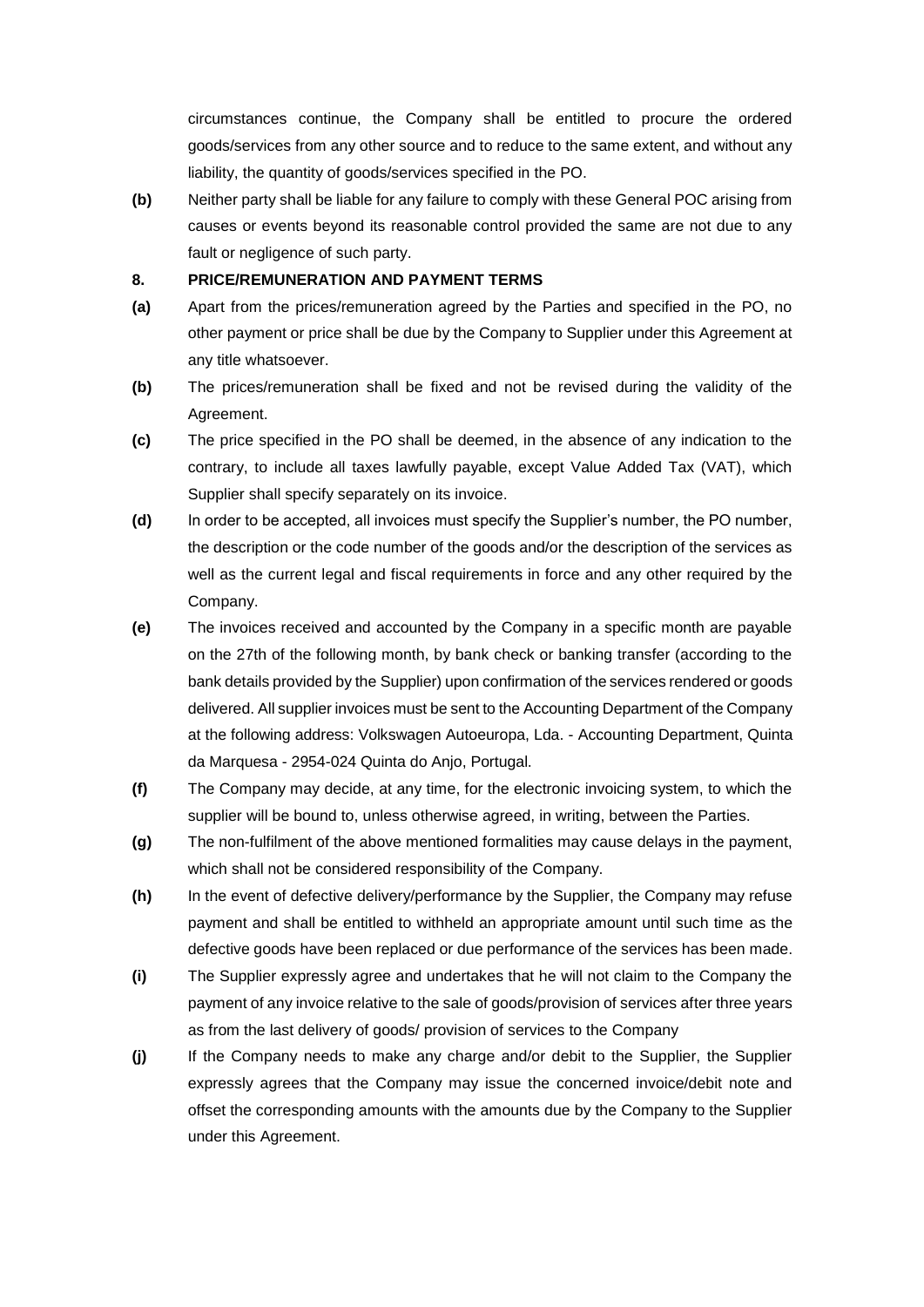- **(k)** In case of negotiation of a PO with the condition of a certain amount of payment to be made in advance by the Company, the Supplier shall deliver immediately to the Company, and before the payment in advance is made, a Bank guarantee, in the same proportional value. The terms of the Bank guarantee must be exactly in accordance with those of the Volkswagen Autoeuropa standard draft wording, which is available in the Volkswagen Group Supplier's B2B Platform, *[www.vwgroupsupply.com](http://www.vwgroupsupply.com/)* – under the Topic: "*Cooperation*" – "*Procurement conditions*" – "*Volkswagen*" – "*other Volkswagen locations*" - "*Volkswagen Autoeuropa*" – "*Bank Guarantee*".
- **9. TAXES**
- **(a)** The Supplier and the Company shall be responsible for complying with the tax obligations regarding tax payment and withholding stipulated in EU and Portuguese tax regulations derived from the PO. Any mandatory payment of tax and withholding tax pursuant to Portuguese tax regulations will be retained by the Supplier and/or the Company accordingly.
- **(b)** The Supplier undertakes to provide the Company, if required by the latter, with a tax obligation compliance certificate (or other document/certificate) issued by the competent tax authorities.

In case the Supplier has no tax residence in Portugal, but due to the nature of the goods and/or services established in the PO, the Supplier is subject to the fulfilment of tax obligations in Portugal, according to Portuguese regulation as well as to those provisions stipulated in the treaties for the avoidance of double taxation that Portugal has executed with other countries, the Supplier undertakes to fully comply those obligations and to provide the Company with the documentation referred to in paragraph 2 above. In case of non-compliance by the Supplier of the obligations provided herein, the Supplier shall indemnify the Company for any possible act that may be issued by Portuguese tax authorities against the Company in respect thereof and shall reimburse to the Company any amount that this latter had to pay or shall have to pay due to any action or claim by such authorities (including attorneys' fees, tax advisors, any other costs and expenses, etc).

# **10. LABOUR RELATIONS**

- **(a)** The Supplier shall employ its own employees for the manufacture of goods and/or provision of services included in the PO.
- **(b)** The Supplier states that it has its own employees in order to comply with its obligation derived from the PO, so under no circumstance these may be deemed as employees of the Company. The Supplier is responsible of its own employees or subcontractors, as the case may be, used for the fulfilment of its obligation derived from the PO, as well as all corresponding payments to its employees and subcontractors, during the period of validity of the labour agreements and/or as a result of their termination, on whatever grounds, including salaries, vacations, compensations, seniority, bonus, accidents, contributions to social security and any other obligations resulting from the Portuguese Labour Law. The Company shall not accept any claim regarding any labour obligation originating from Supplier's employees and/or subcontractors. The Supplier shall indemnify and is obliged to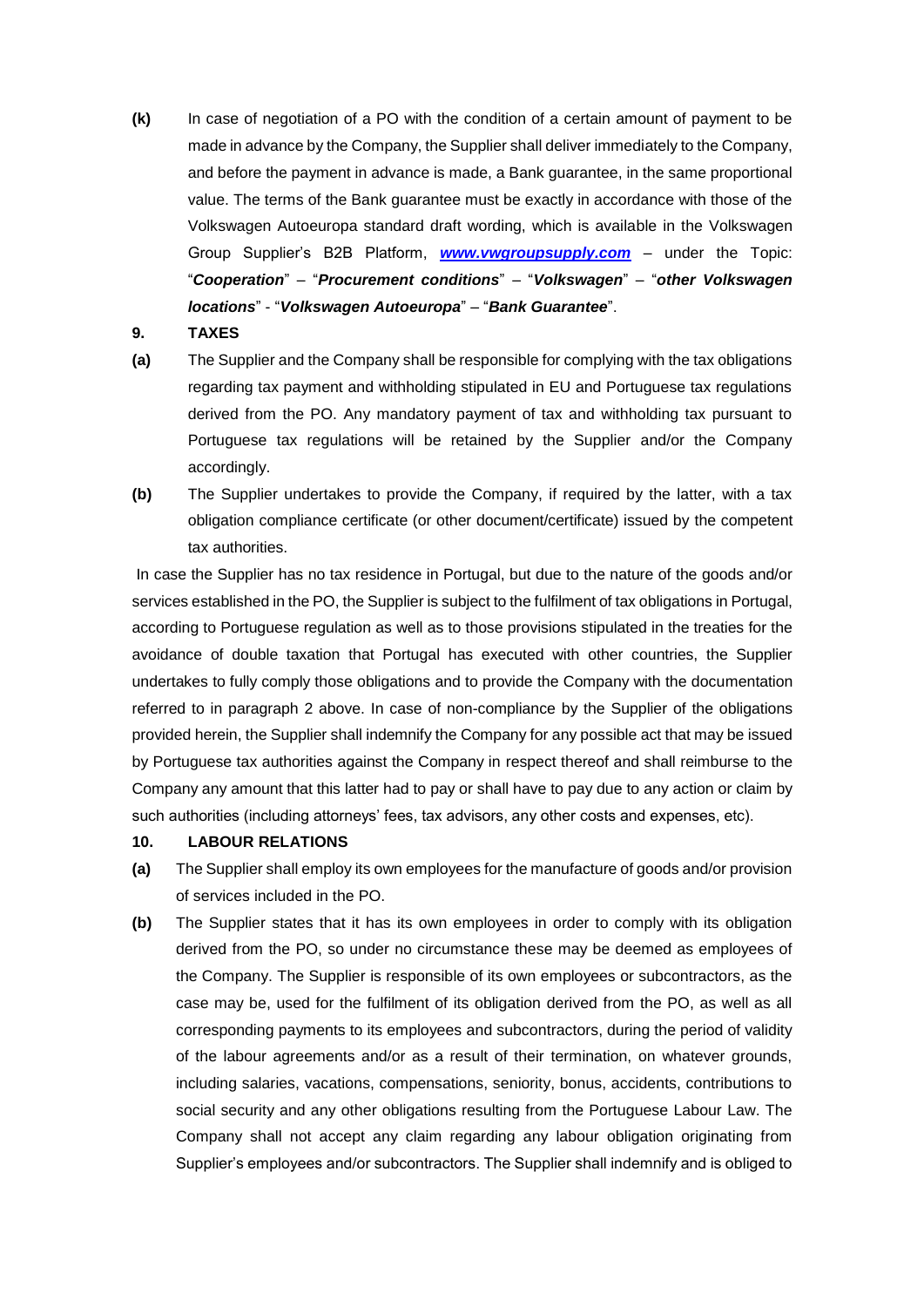hold the Company harmless of any possible claim that might arise regarding its employees and/or subcontractors and shall reimburse to the Company any amount that had to pay related to any action or claim thereof (including attorneys' fees, costs, expenses, etc.).

**(c)** The Supplier undertakes and assumes all liability before the Company for the strict respect of all legal rules and regulations, in particular those regarding labour matters, specifically and without limitation those that are applicable due to his quality of employer or contractor concerning recruitment and hiring, displacement of personal, safety and health. The Supplier also declares and warrants to maintain the Company harmless from any liability resulting from or related to an administrative offense of labour nature or similar – regardless the type, nature or amount – expressly assuming obligation to reimburse or compensate the Company for all costs, expenses and charges that the Company has to bear or potential charges the Company may have with the non-compliant situation that is of the Supplier's liability.

#### **11. INSURANCE**

- 11.1. Notwithstanding:
- **(a)** any limitations imposed by the conditions of any insurance policies that might be contracted in compliance with the requirements of this Agreement, and
- **(b)** any perils (listed or not listed in any clause of Force Majeure or Acts of God) that are usually insurable in international insurance markets for at least three months prior to the start date of this Agreement. The fire will not be considered Force Majeure.

The Supplier is liable for all and any damage and/ or losses caused to the Company and/ or to third parties by the Supplier (its employees, associates and/or subcontractors) without limitation other than that provided under Portuguese Law. This responsibility is not excluded nor limited due to the fact that the Company has authorized, supervised or accompanied the execution of this contract or due to the contracting and existence of the insurances foreseen in this Clause.

**11.2.** The Supplier is required to provide evidence of insurance policies that are compliant with the Company´s requirements referred to below and in the Volkswagen Group Supplier's B2B Platform, [www.vwgroupsupply.com](http://www.vwgroupsupply.com/) – under the Topic: "Cooperation" – "Procurement *conditions*" – "*Volkswagen*" – "*other Volkswagen locations*" - "*Volkswagen Autoeuropa*" – "*Insurance*". (Clauses to include in contract between companies (Factories) VW Group and Suppliers and Model of Liability Insurance Certificate).

**11.2.1.** Specific Insurance Requirements.

Depending on the context and type of contract agreed with the Company, the Supplier will evidence sufficient insurance for its own property and interests including the property and interests of subcontractors and agents.

Such insurance will be in line with one or more types of insurance policy note below.

**(a)** General Third party Liability Insurance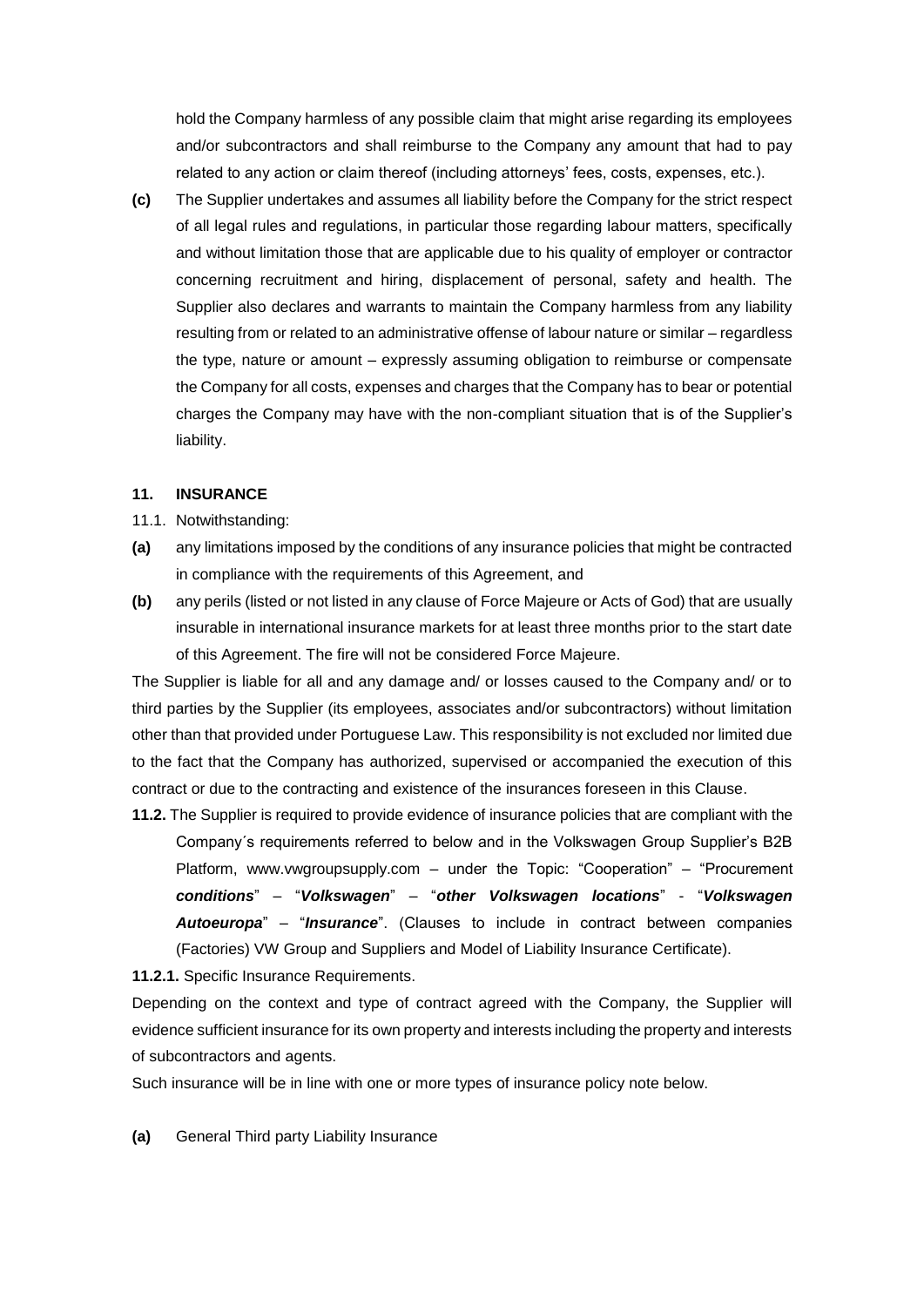The Supplier will have insurance cover for a limit of indemnity/ sum insured of not less than Euro (See limits per activities/works/services) per occurrence and per annual aggregate in "*Insurance Suppliers VW AE".*

This insurance will cover all property loss and damage, products liability, food poisoning in case of suppliers foods, personal injury and/or death and its consequences eg. Business interruption as a result of action or inaction, by the Supplier and/or its subcontractors, partners, consultants and other appointed parties for the purposes of the contract.

### **(b)** Property, Equipment and Stock

The Supplier will evidence insurance cover for the theft, disappearance including embezzlement of Company's property, equipment and/or stock in custody, deposit and under construction/assembly.

### **(c)** Compulsory Insurance

The Supplier and/or its subcontractors, partners, consultants and other parties working in, on or around the Com pany's site(s) will have to com ply with all the statutory requirements, inter alia, motor liability insurance and workmen's compensation or, for foreign nationals, the equivalent insurance and/or national social security arrangements duly extended to cover Portuguese territory.

The supplier will provided evidence of the aforementioned insurance policies whenever required by the Company or by the Com pany's Insurance Advisor.

#### **11.2.2.** General requirements regarding insurance

**(a)** All insurance policies will be placed with insurance companies that comply with International security rating "A" and/or of recognized solvability. The Company reserves the right to require the supplier to change insurance company in the line with this parameter.

- **(b)** All insurance policies placed outside Portugal will evidence a territorial extension to include Portugal.
- **(c)** Policies (excluding mandatory policies) shall be updated and reviewed from time to time, at least annually.
- **(d)** Insurances policies will be amended to include a declaration disallowing cancellation without prior notice of not less than 30 days being given to the Company in writing and by registered letter.
- **(e)** The Company reserves the right to demand a reduction or removal of any deductible or self-insured sum featured under the Supplier's insurance policy conditions.
- **(f)** The Supplier will provide, as soon as practicable and in any case not later than 30 days following the scheduled insurance policy renewal date, or whenever required by the Company or the Company's Insurance Advisor, evidence – to be issued by the respective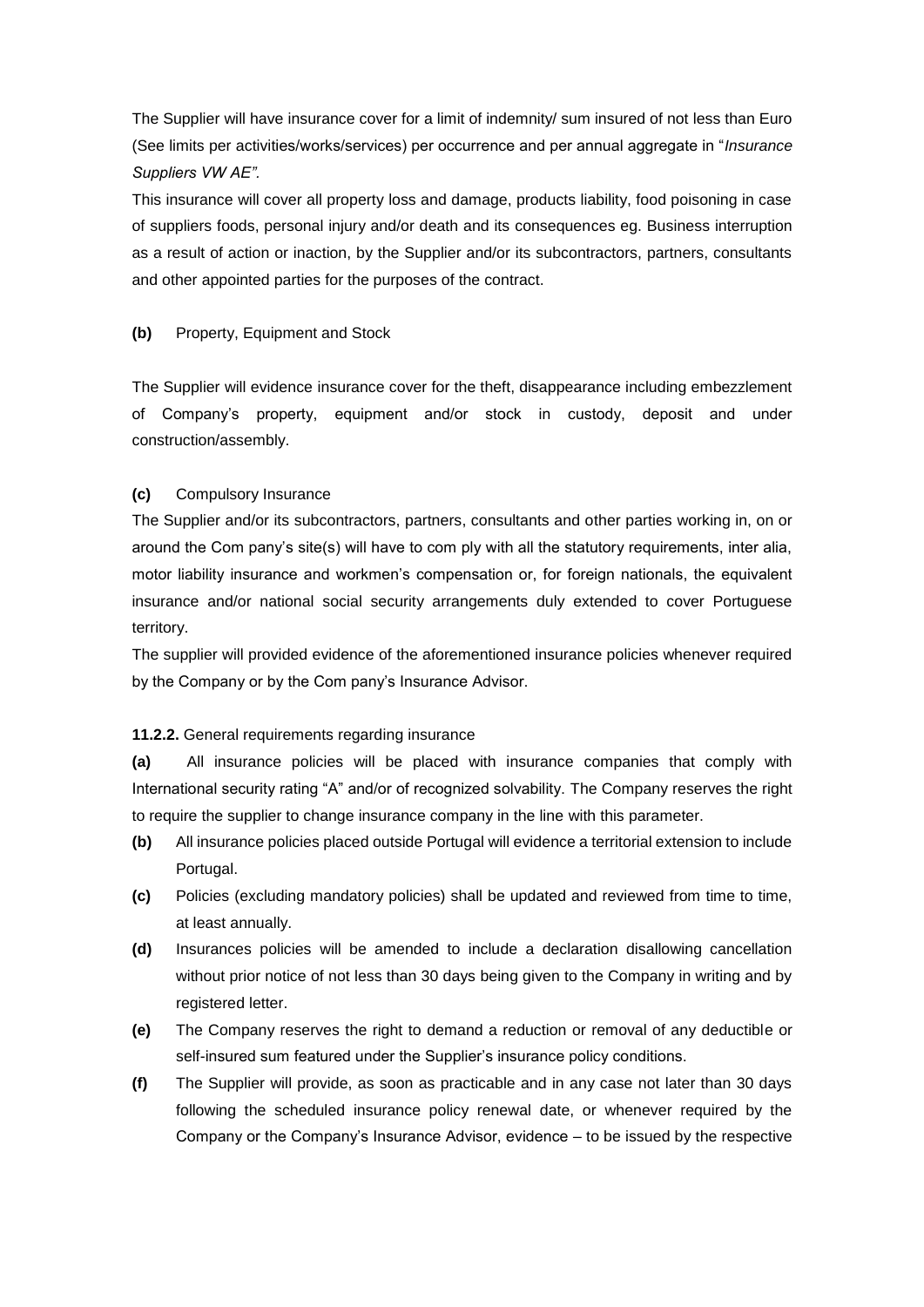insurance company – that all policies required under this contract are in place and the respective premiums paid.

### **12. TERMINATION**

- **(a)** Delivery of goods/performance of services specified in the PO may be terminated by Company at its option, in whole or in part, at any time by written notice to the Supplier with a prior notice of at least 30 (thirty) days.
- **(b)** In case of delay and/or of total or partial non-fulfilment by the Supplier of any of its obligations arising from this Agreement, of bankruptcy, suspension of payments and/or insolvency of the Supplier, if a receiver of some or all of the Supplier assets is appointed or if the Supplier makes any arrangement with its creditors to facilitate the orderly sale or liquidation of its assets, as well as in any other similar circumstances, the Company may terminate this Agreement with immediate effects by means of written notice to the Supplier.
- **(c)** After the termination of the Agreement, regardless of the cause, and whether the Company decides to perform the same services, totally or partially, be resorting to its own staff (insourcing) or by contracting with third parties and entered into a new agreement, the Company is not under no obligation to continue working with the personnel of the Supplier. The Supplier shall, at its own liability and expenses, take over its entire staff and allocate them elsewhere or terminate their labour agreement as per the terms of the applicable law. The Supplier shall pay any and all compensation, including seniority, related to the termination of the labour relationship with its own employees, and further undertakes to hold the Company com pletely harmless from any claims in respect thereof.

# **13. CHANGES**

- **(a)** By issuing a written PO Amendment or Addendum, the Company may modify at any time, among others:
- 1. The plans, designs and/or specifications related to the goods/services covered by the PO;
- 2. The shipping or packing of goods and the place of execution of the services;
- 3. The place of delivery of the goods.
- **(b)** Should any of the modifications of the PO affect the time of performance and the costs of the delivery of goods/provision of services, the Company agrees to adjust accordingly, after reviewing the reasonableness of the remuneration increase/decrease, and the completion dates or both.

# **14. SUBCONTRACTING AND ASSIGNMENT OF CONTRACTUAL OBLIGATIONS**

The Supplier may not subcontract, totally or partially, the execution of this Agreement or assign to third parties, in any form, totally or partially, the fulfilment of its obligations under the same , without the prior written consent of the Company.

# **15. COMPANY'S CLUSTER OF SUPPLIERS**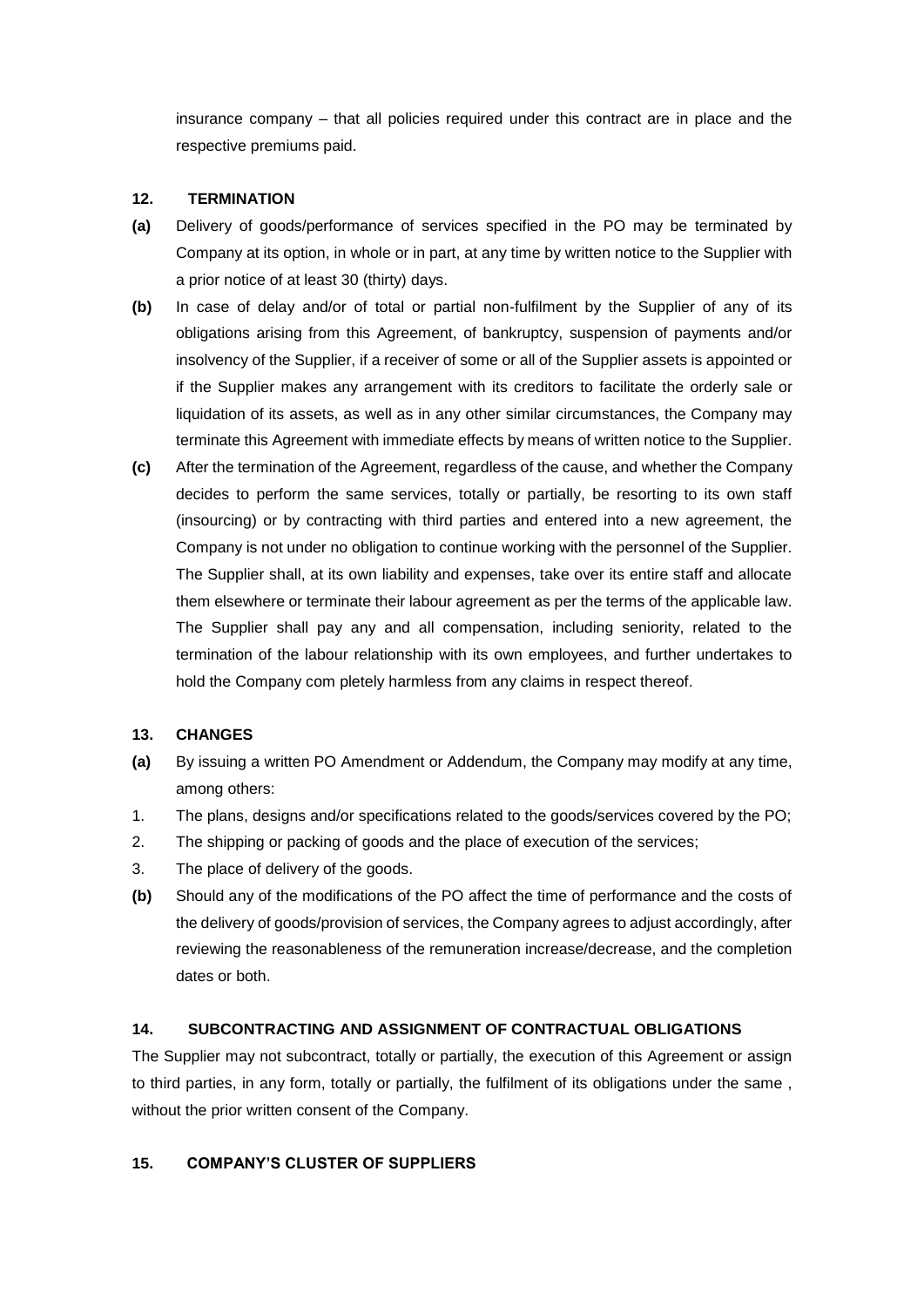The Supplier accepts to be included and qualified in the Company's Cluster of Suppliers, in the perspective of potential future supply of services or works, as the case may be, adjusted to the activity performed by the Supplier. Such inclusion and qualification does not bounds the Company to any future agreement, nor limits or conditions the Company on the grounds of any future selection proceeding, For purposes of this number 15, the Supplier:

**15.1.** Without prejudice to any other documents that may be requested, in particular according to numbers 2.2 and 2.3 above, the Supplier accepts the matrix list of documents imposed by the Company for the specific services or works included under each Company's Cluster of Suppliers, and undertakes to deliver such documents prior to or during the execution of this Agreement.

**15.2.** The Supplier undertakes and assumes the obligation to deliver all information and documents that are requested, directly to the Company or through any third person or entity hired by the Company for that purpose, either in paper or through an online platform, under the exact conditions noted to the Supplier. Supplier also undertakes and assumes the obligation to maintain, at any time, such information and documents dully updated and valid, and for that purpose shall deliver the documents that considers convenient. Non-delivery of such documents may lead to the exclusion of the Supplier from the Company's Cluster of Suppliers and constitutes a disrespect to the provisions of this General POC, with all inherent effects to the Agreement in force, in particular right of the Company to termination of this Agreement and prohibition of the Supplier to access to Volkswagen's premises.

#### **16. CONFIDENTIALITY / NO ADVERTISING / DATA PROTECTION**

#### **I. CONFIDENTIALITY**

**(a)** The Supplier hereby undertakes to hold strict confidentiality over all information known or to be known as a result of the execution of the agreement, or in connection thereof, including all information received prior to the execution of the same.

For this purpose, confidential information shall mean all and any information relative to the Company, to its activity and business secrets, to its partners, obtained in writing, verbally or by other means regardless of its origin and classified as confidential information or the information not being thus classified but which disclosure to third parties may be potentially liable to cause damages to third parties, to the Company or to any Volkswagen Group Company.

In particular, means, all business management, related and personal data, development, research and planning data, offers, enquiry details and all associated processes, knowledge gained, results of work, reports, prototypes, samples, drawings, computer simulations, data, files, information from the Volkswagen supply network, hardware and software provided or produced.

**(b)** If the confidential information is incorporated or reflected in documents jointly prepared by the Company and the Supplier, such documents shall also be considered as confidential information.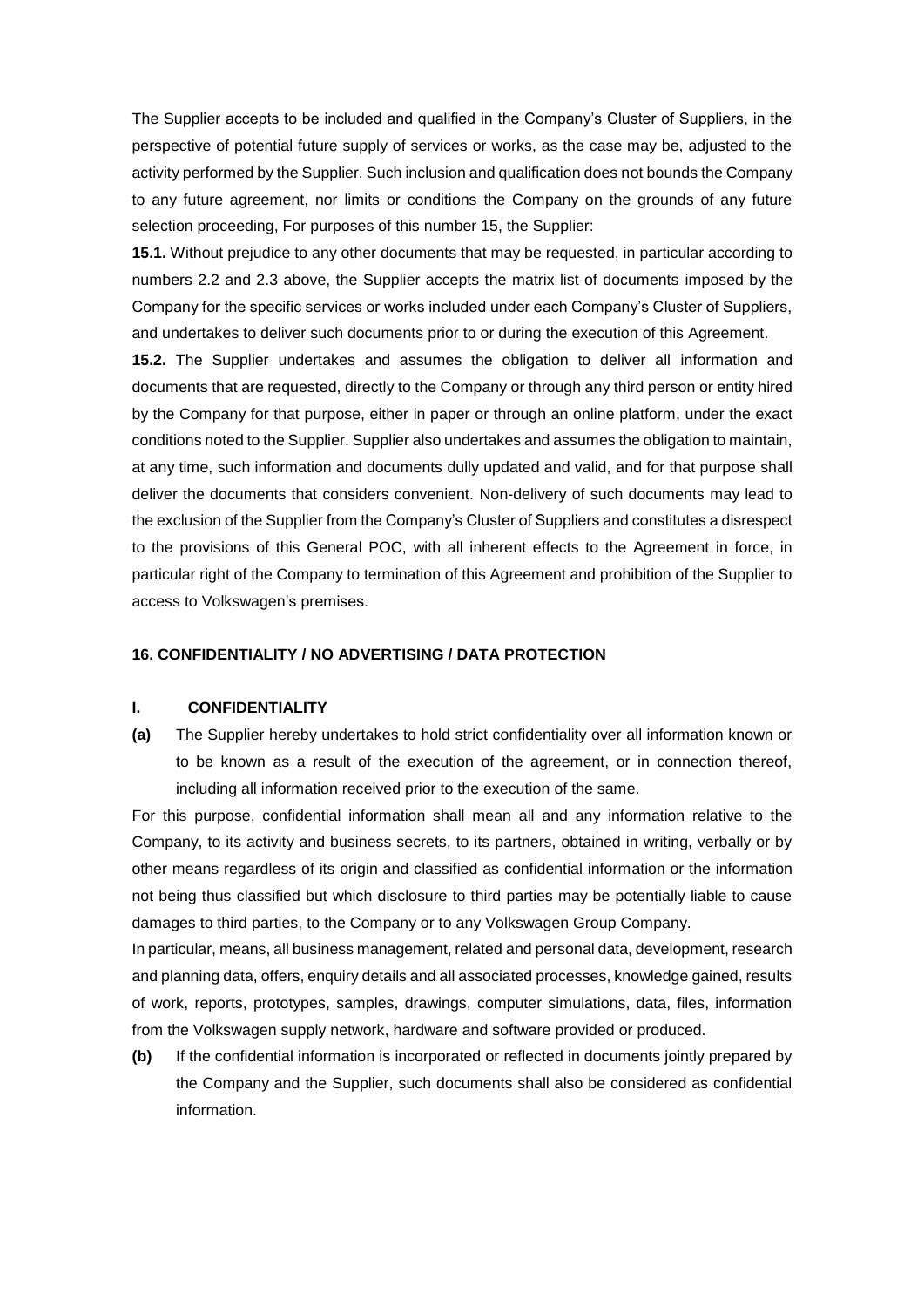- **(c)** The confidentiality obligation foreseen in this Clause shall not apply to the information, which is or shall be of public domain, not resulting from the acts or omissions of the Supplier, its employees or collaborators.
- **(d)** The Supplier shall apply adequate measures to preserve from third parties full confidentiality of the confidential information. The Company has the right to request and supervise the adequate fulfilment of this obligation.
- **(e)** The Supplier shall impose the confidentiality obligation established in the previous paragraphs – in its precise terms - upon its sub-contractors, collaborators and employees being the Supplier joint and severally responsible towards the Company for the nonfulfilment of said obligation.
- **(f)** The confidentiality obligations set out above shall survive the termination of this agreement during a period of 15 years.
- **(g)** After the termination of this agreement, the Supplier shall forthwith return to the Company any and all data, information and documentation (including copies) that are in its possession or in the possession of its employees, collaborators and/or subcontractors and that have been delivered within the execution of this agreement.

#### **II. NO ADVERTISING**

Without the written consent of the Company, the Supplier may not advertise, mention or publicize, in any case or under any circumstances, in connection with its own commercial or industrial activities, the fact that it has an agreement with the Company to provide services, nor may Supplier use the Company's name, mark or logotypes in any of its correspondence, publications or advertising.

#### **III. DATA PROTECTION**

**(a)** Each term used in this Clause 16. Section III shall have the meaning given in the Data Protection Laws unless otherwise stated. References to "Articles" in this clause 16. Section III shall mean the Articles of the General Data Protection Regulation (Regulation (EU) 2016/679 of the European Parliament and of the Council of 27 April 2016 on the protection of natural persons with regard to the processing of personal data and on the free movement of such data). Capitalized words and expressions used in this 15. Section III shall have the following meaning:

**(i)** "Adequacy Decision" means a finding under Article 25(2) of the Data Protection Directive that a country or territory ensures an adequate level of protection within the meaning of Article 25 of the Data Protection Directive or (as applicable) a finding under Article 45(1) of the General Data Protection Regulation that a country, a territory or one or more specified sectors within that country, or the international organization in question ensures an adequate level of protection within the meaning of Article 45 of the General Data Protection Regulation;

**(ii)** "Data Controller" has the meaning given in the applicable Data Protection Legislation;

**(iii)** "Data Processor" has the meaning given in the applicable Data Protection Legislation;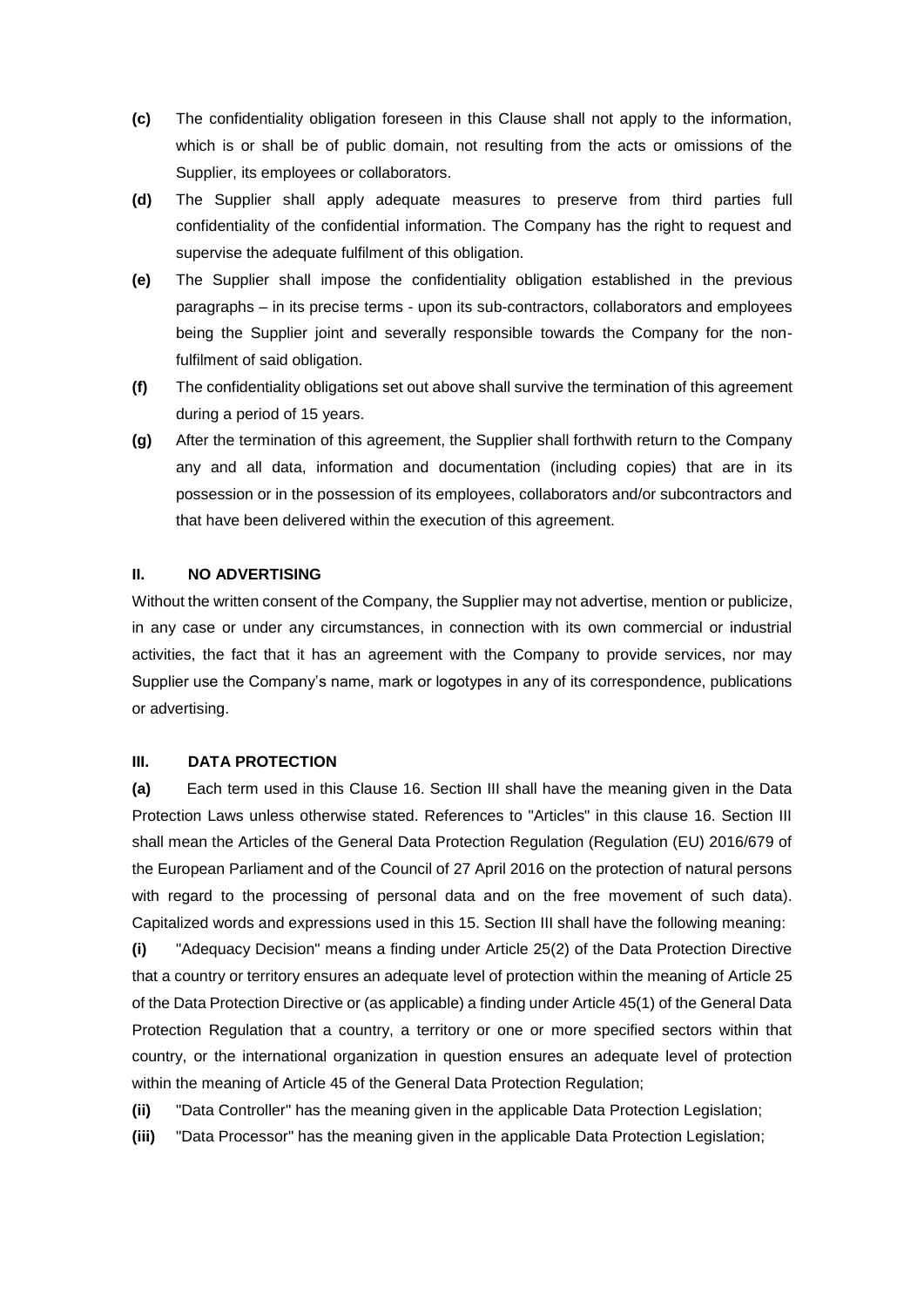**(iv)** "Data Protection Directive" means Directive 95/46/EC on the protection of individuals with regard to the processing of personal data and on the free movement of such data;

**(v)** "Data Protection Laws" means, (i) before 25 May 2018, Portuguese Law 67/98 of 26 October on the Protection of Personal Data and the Data Protection Directive, (ii) from 25 May 2018 until 8 August 2019 the General Data Protection Regulation and Portuguese Law 67/98 of 26 October and (iii) from 9 August 2019 on Portuguese Law 58/2019 of 8 August and the General Data Protection Regulation;

**(vi)** "Data Protection Legislation" means the same as Data Protection Laws;

**(vii)** "General Data Protection Regulation" or "GDPR" means Regulation (EU) 2016/679 of the European Parliament and of the Council of 27 April 2016 on the protection of natural persons with regard to the processing of personal data and on the free movement of such data;

**(viii)** "Non-adequate Country" means a country or territory which is outside the European Union and in respect of which there has not been an Adequacy Decision. For the purposes of the Agreement, "Non-adequate Country" includes the United States of America;

**(ix)** "Personal Data" shall have the meaning given to that term in the Data Protection Legislation;

**(x)** "Portable Copy" means a copy of Personal Data in such form as to enable the Company to com ply with its obligations under Article 21 of the General Data Protection Regulation:

**(b)** In case Personal Data needs to be processed in connection with the execution or pursuant to this agreement, the Parties agree that the terms of this Clause 16 Section III will apply where the Supplier acts as the Data Processor and the Company as the Data Controller. In performing its obligations pursuant to this Agreement, the Supplier shall comply with all Data Protection Laws and regulations in respect of the protection of personal data relating to the Company and/or its employees and collaborators;

**(c)** The Supplier warrants and represents that it shall, and shall require that the Supplier's personnel, to obtain, process and/or use Personal Data solely for the purposes of performing the Supplier's obligations under this agreement, on documented instructions that the Company may give to the Supplier from time to time and in compliance with the Data Protection Laws. Similarly as between the Company and Supplier, all Personal Data and any copies, reproductions, summaries, analyses or extracts thereof or based thereon, including (without limitation) those made by Supplier in performance of its obligations under the Agreement, are the property of the Company and/or of the respective Controllers and shall be promptly returned to the Company upon any of the following events, whichever the earliest: (i) upon the Company's request, (ii) upon completion of all tasks for which the respective Personal Data was transferred to Supplier or (iii) upon expiry or termination of the Agreement.. Alternatively, where Personal Data cannot be returned, or if the Company so decides , Supplier shall destroy the same and certify to the Company, in writing, that he has destroyed all such Personal Data and data carriers which otherwise would have to be returned;

**(d)** The Supplier warrants and represents that it shall: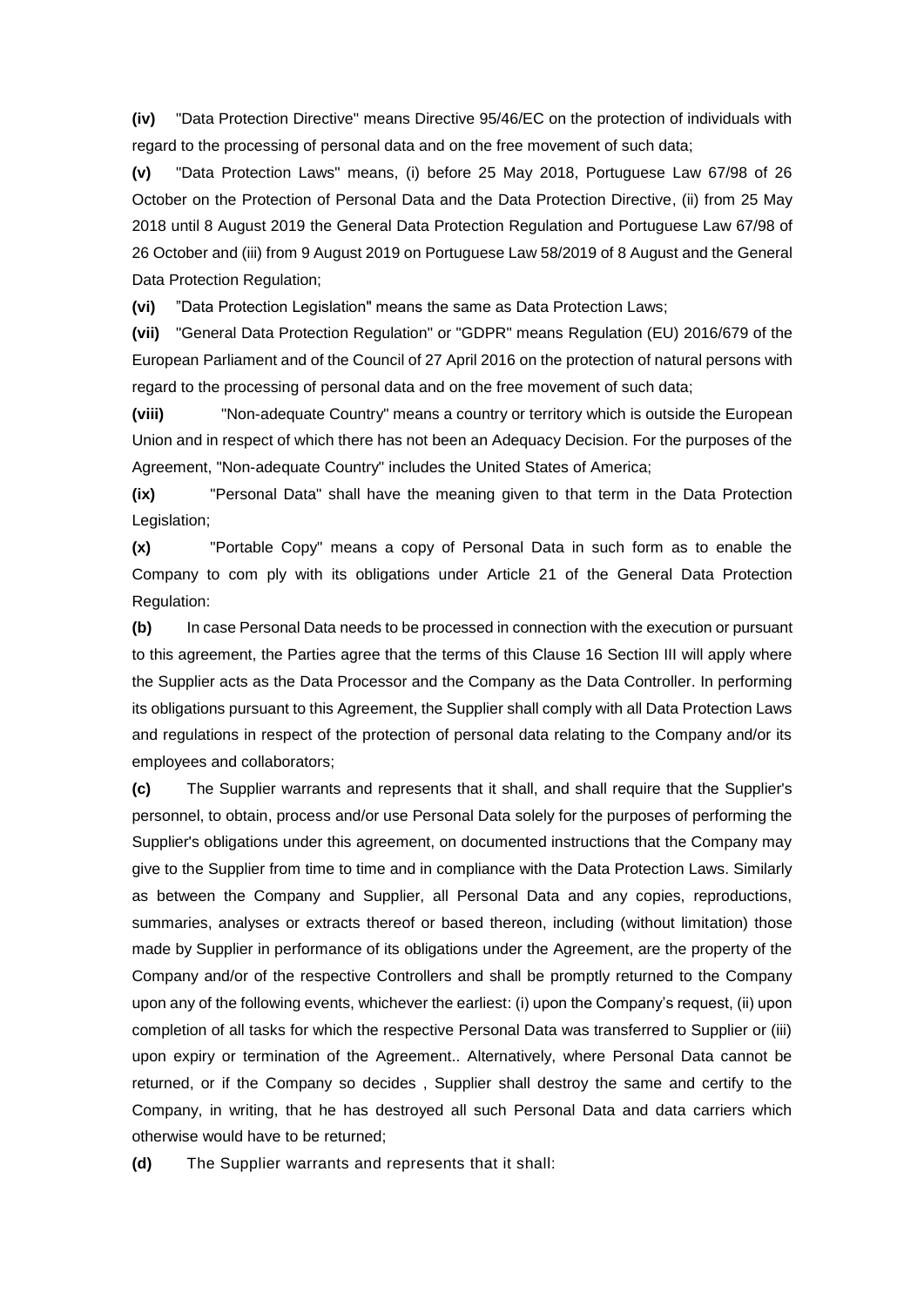**(i)** not copy, reproduce, adapt, modify, erase, destroy, disseminate, transmit, otherwise disclose, or make available Personal Data to third parties, without the previous written authorization from the Company;

**(ii)** not do anything that would put the Company in breach of the Data Protection Laws;

**(iii)** put in place, before undertaking any processing, and maintain appropriate technical and organizational measures in accordance with Articles 5 and 32 of the GDPR;

**(iv)** provide the Company with such assistance as the Company requires to ensure compliance with Articles 32 to 36 (inclusive) of the GDPR, taking into account the nature of the processing and the information available to the Supplier;

**(v)** maintain a record of all of its processing activities under or in connection with the agreement and of the measures implemented under this clause 16. Section III in accordance with the requirements of Article 30 of the GDPR and make such record available to the relevant supervisory authority;

**(vi)** provide the Company with such information as the Company requests from time to time to enable the Company to satisfy itself that the Supplier is complying with its obligations under this Clause 16. Section III;

**(vii)** allow the Company, its agents, representatives and external auditors access (on reasonable notice and during normal business hours) to its premises and/or any other location where Personal Data is processed under the agreement to allow the Company to audit the Supplier's compliance with this Clause 16. Section III. For the purposes of any such audit, the Supplier shall permit and/or shall procure that he Company shall be permitted access to such premises and/or locations, facilities, personnel, systems, records, books, accounts and information as may reasonably be required by the Company for the purpose of such audit;

**(viii)** not cause or allow Personal Data to be transferred to and/or otherwise processed in a Nonadequate Country without he Company's prior written approval;

**(ix)** not transfer Personal Data to, or permit the processing of Personal Data by, any third party (for the avoidance of doubt including to its subsidiaries and/or affiliates and/or to any subcontractors) save to the Supplier's employees, except with the Company's prior written consent in each case (such consent to be given or withheld at the Company's absolute discretion) and where the Company has given such consent, the Supplier has entered into a written contract with that third party under which that third party agrees to obligations that are equivalent to the Supplier's obligations set out in this Clause 16. Section III, unless required to do so by any applicable laws in which case the Supplier shall (to the extent permitted by the applicable laws) give the Company prior written notice of such requirement;

**(x)** at any time upon request, and in any event upon termination or expiry of the agreement, deliver up to the Company or (at the Company's choice) securely delete or destroy all Personal Data in the Supplier's possession (except for such Personal Data which the Supplier is required to keep in compliance with Data Protection Laws);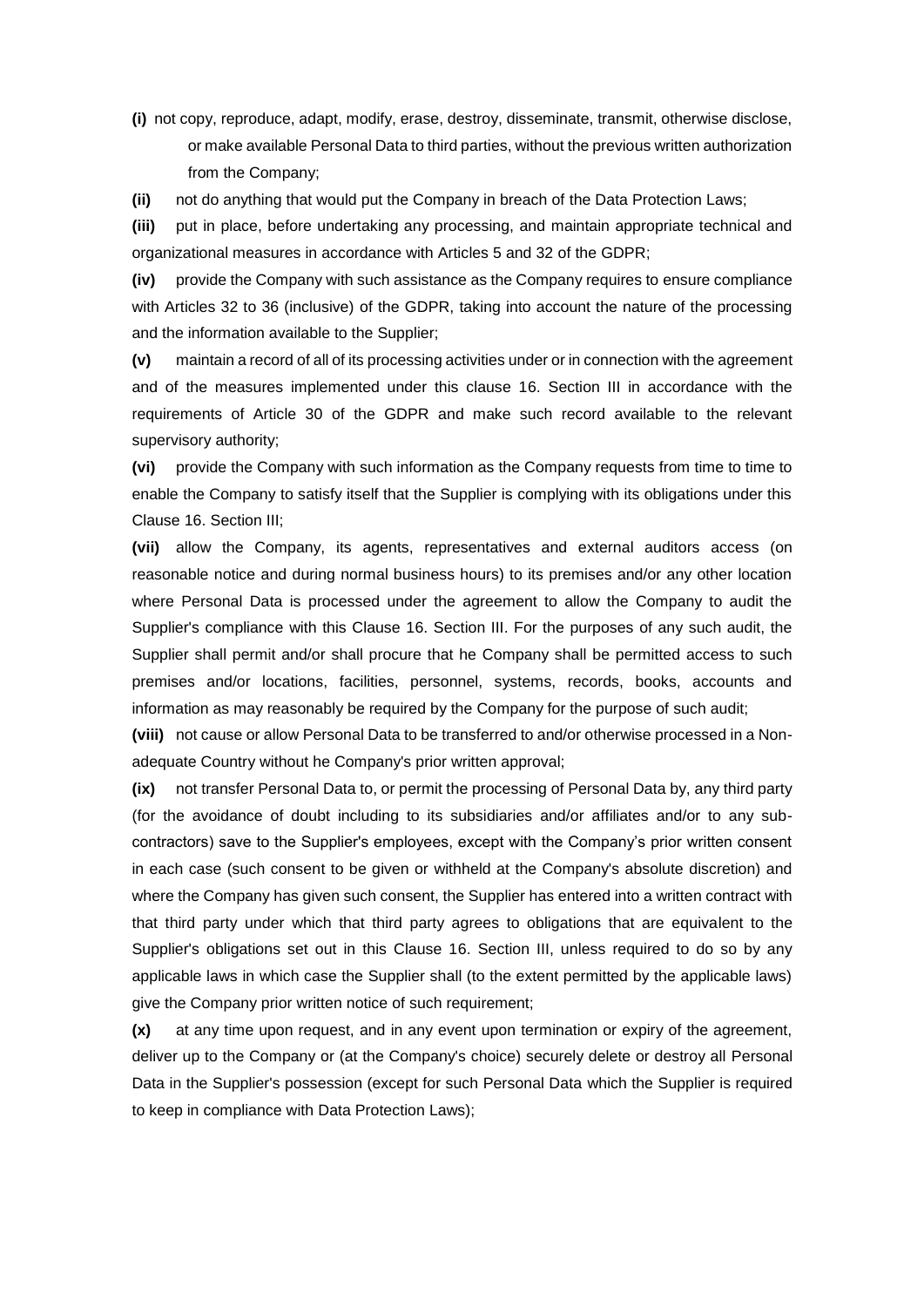**(xi)** provide all assistance requested by the Company from time to time in undertaking any data protection impact assessments and consultation with a supervisory authority that the Company may reasonably decide to undertake;

**(xii)** ensure the Supplier's personnel are subject to binding obligations of confidentiality in respect of Personal Data processed under the agreement;

**(e)** The Supplier shall promptly assist the Company by appropriate technical and organizational measures

to comply with its obligations and fulfil data subjects' rights under Data Protection Laws, including, but not limited to:

- **(i)** replying to requests or queries from data subjects in respect of their Personal Data (including the provision of Portable Copies), to fulfill their rights regarding to the right of information, access, rectification, erasure, limitation, portability and/or opposition to the respective personal data processing;
- **(ii)** cooperating with an investigation in connection with the Personal Data by a regulatory body (including a supervisory authority); or
- **(iii)** reconstructing and/or otherwise safeguarding the Personal Data within any reasonable timescales specified by the Company.

**(f)** Any engagement of subcontractors for the processing of Personal Data requires the prior written consent of the Company. Any subcontracting agreements shall impose upon the subcontractors also the additional obligations of the Supplier under this Agreement and shall provide that the Company may directly enforce any of the obligations under this Agreement against any of the Supplier's subcontractors. Nevertheless, the Supplier remains, at all times, fully responsible for the compliance by its subcontractors with this Agreement.

**(g)** If the Supplier becomes aware of or suspects a Personal Data breach it shall notify the Company without undue delay and in any event within 24 hours, providing all the information set out in Article 33 of the GDPR and/or as requested by the Company. The Supplier shall at its own cost provide all assistance reasonably requested by the Company to ensure that the Company complies with its obligations under Articles 33 and 34 of the GDPR. The Supplier shall take all reasonable steps to mitigate any risks of a Personal Data breach occurring in the future. Supplier will indemnify the Company for all damages suffered and/or costs the Company may incur as a result of such breach.

**(h)** Supplier agrees that the Company may audit Supplier's compliance with the terms of this Agreement and with the technical and organizational security measures implemented by Supplier at any time later during the term of this Agreement. The Company may, within the scope of a regular audit, conduct an on-site inspection of Supplier's business operations or have such audit conducted by a qualified third party subject to the same lasting a reasonable period of time, during regular business hours and without interrupting Supplier's business operations. For the avoidance of doubt, if the Company has reasonable grounds to suspect of any non-compliance with this Agreement or in case of an incident, the Company shall be entitled to conduct an on-site inspection with the possible prior notice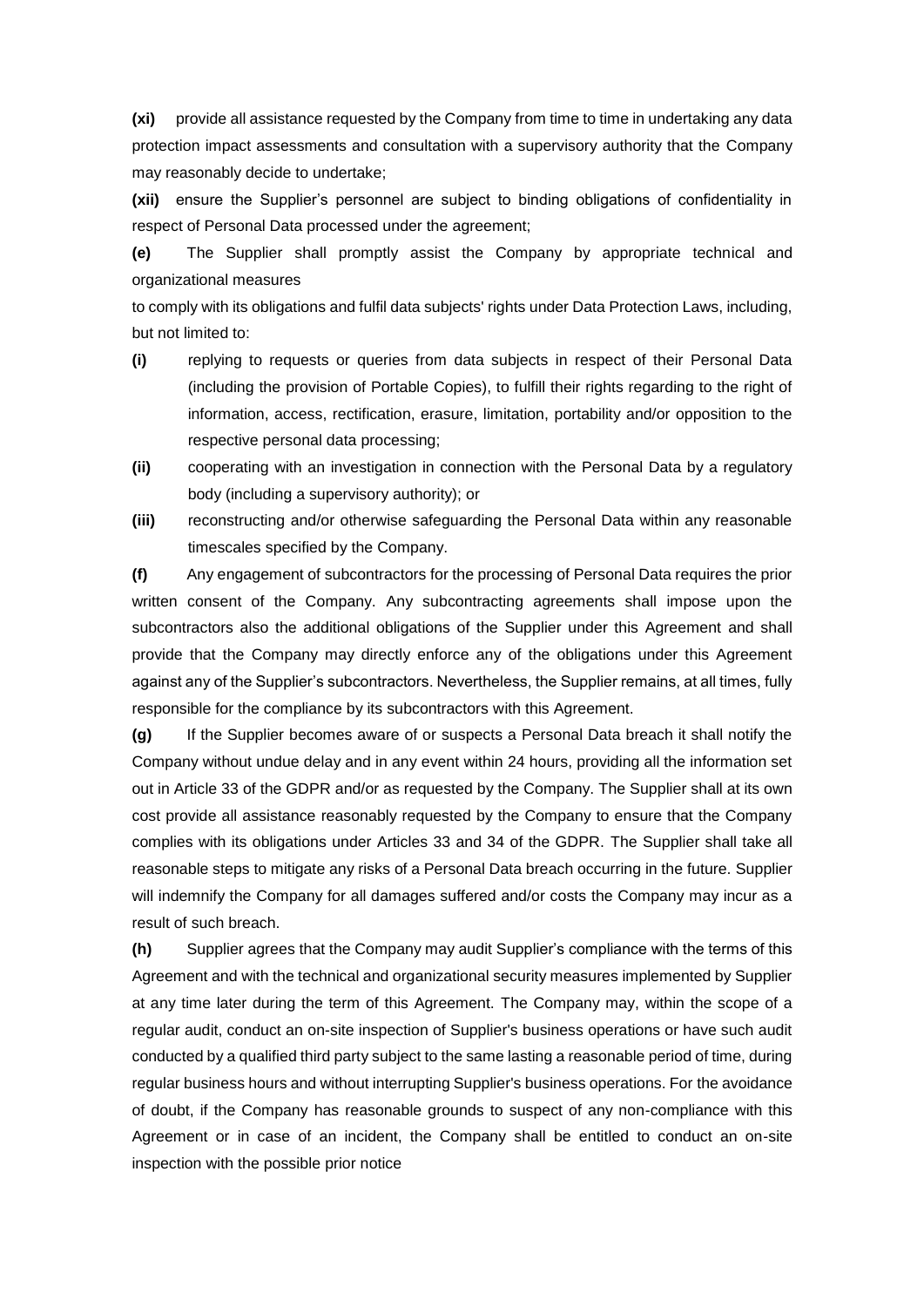**(i)** If for any reason the Supplier is unable to provide any of the information set out in Article 33 within the timescale referred to in paragraph (g) above, it shall provide a written explanation to the Company and use all reasonable endeavours to provide all such information as soon as possible.

**(j)** The Supplier shall not disclose any information about or in connection with any unauthorized or unlawful processing or accidental loss or destruction of, or damage to, Personal Data, other than: (i) to the Company; (ii) with the Company's express prior written approval; or (iii) as required to be disclosed by applicable laws.

**(k)** The Supplier shall procure that all its personnel, subsidiaries, affiliates and any subprocessors who have access to Personal Data in connection with the agreement comply with the terms of this Clause 15 Section III and the Supplier shall be liable for all acts and/or omissions of such personnel, subsidiaries, affiliates and sub-processors.

**(l)** The Supplier warrants that from 25th May 2018, it shall, where applicable, comply with its obligations to appoint and maintain in place throughout the term of the agreement a data protection officer as required by Articles 37, 38 and 39 of the GDPR and it shall designate a representative in the European Union where required by Articles 3(2) and 27 and ensure that its representative complies with Clauses 16 Section III. paragraph (d) sub-paragraphs (v) and (vii) and paragraph (e) sub-paragraph (ii).

Independent of, and in addition to the above provisions, it is hereby established that for every case of violation of the rules herein set, the Supplier shall pay a stipulated fixed penalty in the amount of 50,000 EUR to the Company, without prejudice of the obligation of the Supplier to compensate any damages, regardless its nature, exceeding the referred amount of penalty. The stipulated penalty shall therefore be offset against liability for damages.

#### **17. NOTICES**

**(a)** Any notices or other communications required or permitted hereunder shall be deemed as sufficiently given when served by registered mail with notice of receipt or by e-mail with delivery receipt, issued automatically by the electronic e-mail system and addressed to the addresses and e-mails of the Parties specified in the PO.

**(b)** The notices or communications shall be deemed to have been served on the date of signature of the notice of receipt or, in case of e-mail when the respective proof of delivery, issued automatically by the electronic e-mail system, is received by the Party who has sent the e-mail, and if received outside the normal daily working hours (considered as the period between 09:00 and 17:00), on the first working day immediately thereafter.

#### **18. LAW / ARBITRATION**

**(a)** The Purchase Order shall be construed and governed according to the laws of the Republic of Portugal.

**(b)** In case of dispute regarding the interpretation, the enforcement and/or the non-fulfilment and execution of the Agreement, the Parties will endeavour to obtain an equitable and adequate solution by amicable settlement. Should an amicable solution not be possible within the delay of